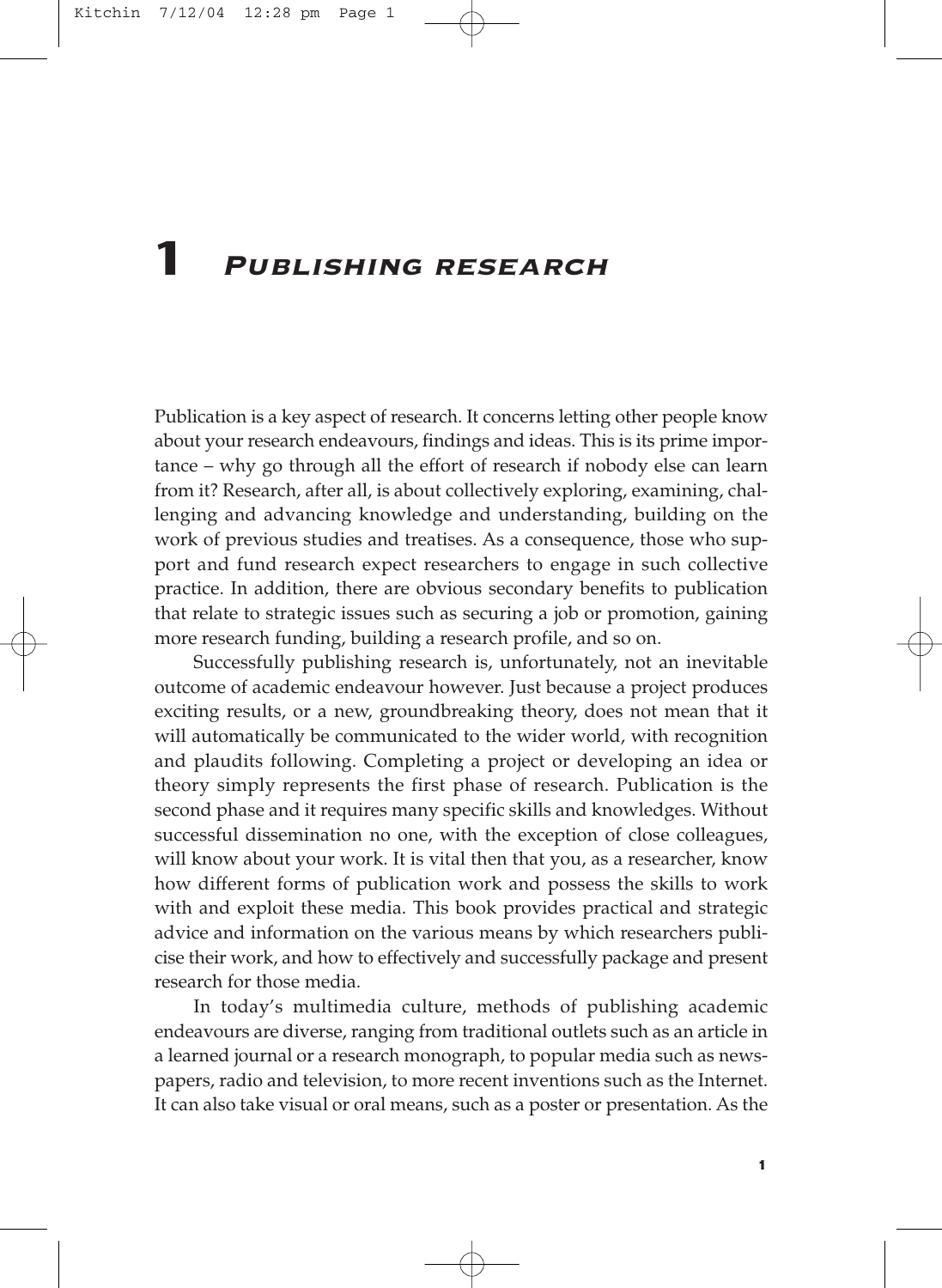chapters in this book detail, each form of publishing has its strengths and weaknesses and reaches different audiences. For example, the strengths of academic journals relate to their high quality, assured by peer review, the fact that institutions recognize them as the most valuable or worthy form of dissemination, and that they are read by a peer audience. The weaknesses of academic journals are their formal style, their restrictions on length and content, and that a peer audience is usually very small in number (generally fellow academics who access the journals through a university library). Books provide a broader canvas to present a theory or study, often receiving some degree of marketing, and are more likely to be seen by a wider audience. Their weaknesses relate to the time and effort taken to write them, the reliance on publishers for marketing and distribution, and their cost. Conference talks allow a work in progress to be presented to, and discussed by, peers, but time constraints often limit the content to one or two specific points and the audience is usually quite small and select. Newspapers and other forms of popular press such as magazines provide access to a very large potential audience and usually universities and colleges will welcome any coverage, but they are very restrictive in terms of content, and controlling the message presented can be difficult. And so on.

For the uninitiated, the workings of these various media can be fairly opaque. Indeed, if your experiences are the same as ours, most researchers seemingly learn how each form of publication operates through trial and error, slowly gaining an understanding of their practices. That said, individual experiences alone provide only a partial picture because they are limited to just a few aspects of the production process. For example, sending articles to journals and interacting with editors, responding to referees and correcting proofs, provide glimpses inside the 'black box' of journal publishing. However, without someone actually revealing how things work (for example, in a book like this), one only gets a real sense of how a medium truly operates when involved in other facets of production; for example, the full mechanics of journal production only become clear through working as an editor.

This book bypasses the need to learn about publication through personal experience, and attempts to lift the lid on the black boxes of dissemination to reveal how they operate. Drawing on our own experience and that of others, we discuss a range of forms of publication available to amateur and academic researchers, detailing their strengths and weaknesses, and outlining how to use them to let others know about your work. In addition, practical advice is supplied for those who want to take control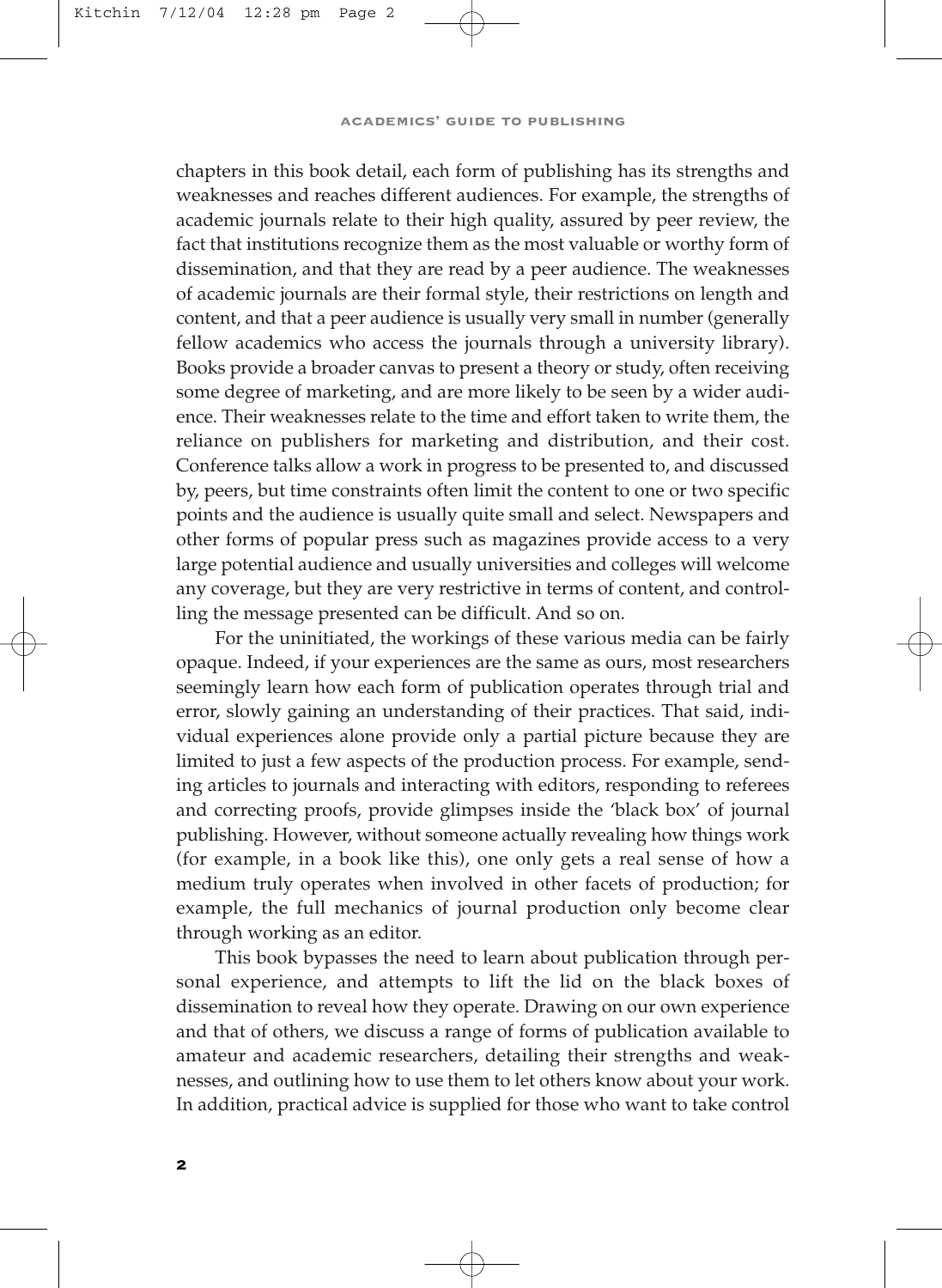### publishing research

of their own means of production (for example, self-publishing a report or book or newsletter) or who would like to take a more active role in the production process (such as starting a new journal). In doing so, the book provides a head start, detailing advice and knowledge that we would have valued when we started our careers as researchers.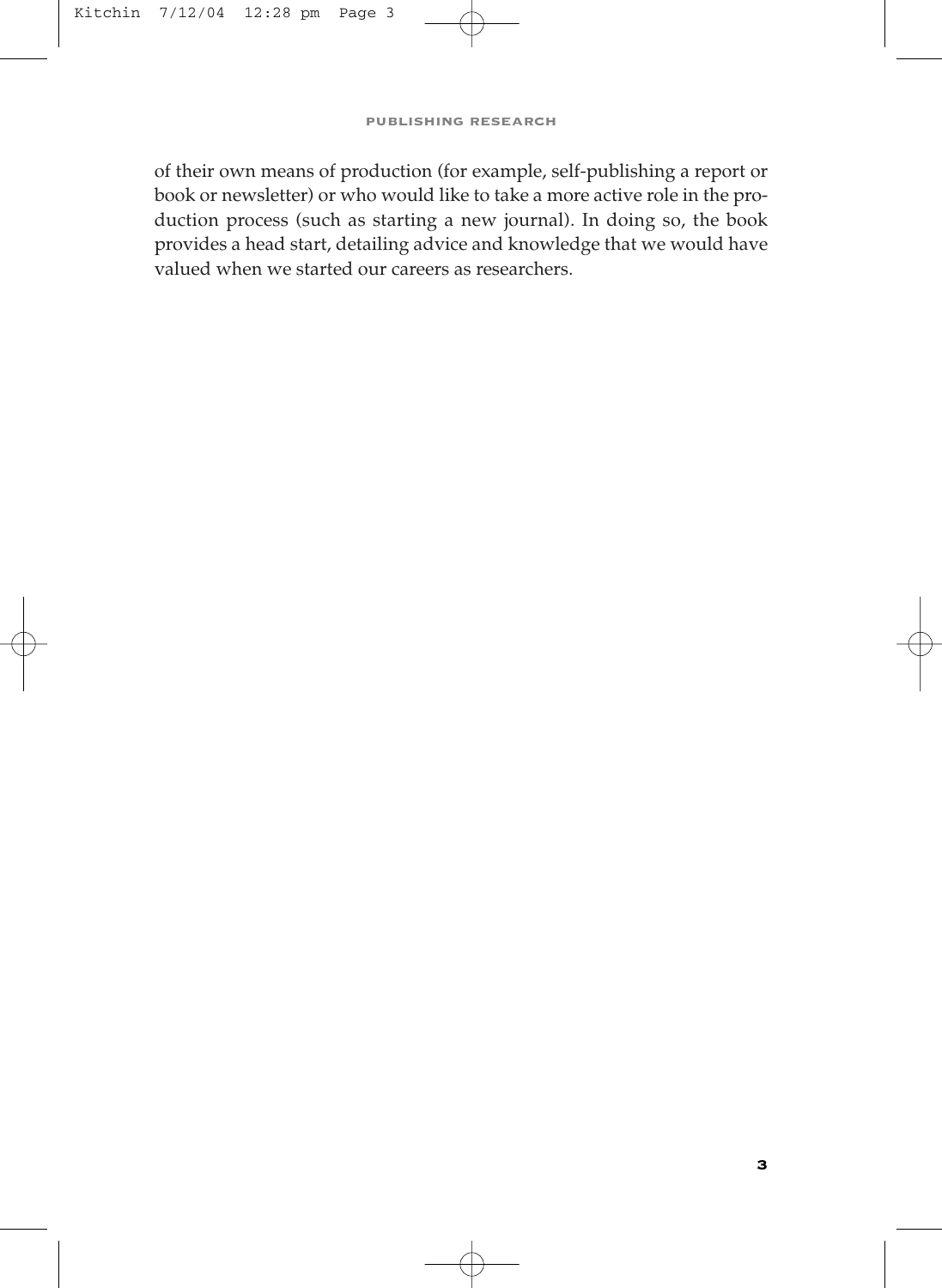## **2** A strategic approach to **PUBLICATION**

Given that there are a range of media through which research can potentially be published, and it is unlikely that you will have either the time, or the inclination to explore all of them, there are a number of decisions that need to be made about the best outlets through which to showcase your work. These decisions, such as which journals to submit work to, or which conference to attend, will be shaped by two prime considerations. First, how and to whom do *you* want to communicate your work? Second (and increasingly, just as important), how and to whom do your *employers* or *funders* want the work disseminated? While there is often overlap, in that both you and those that sponsor your work will often want to target the same journals or conferences, it is often the case that there is some disagreement. For example, you might want to target a journal with a particular audience while your university administrators want you to submit to a journal with a high impact factor (as denoted by its citation index – see Chapter 6).

In the latter case, pressure arises from administrators because there continue to be perceived differences in the worth or value of academic work dependent on how it is disseminated. So the same work could, theoretically, be disseminated via a website, through a leading paper-based academic journal, or though the pages of an edited book, and be reviewed, consumed and valued in very different ways as a result. As noted in the Preface, this situation is exacerbated by the unrelenting neo-liberal restructuring of the education sector as certain modes of publication form the basis of calculative practices aimed at monitoring and regulating the endeavours of researchers.

Balancing individual preferences with institutional pressures requires a *strategic* approach to dissemination that utilizes particular tactics. A strategic approach means to have a consistent and planned method of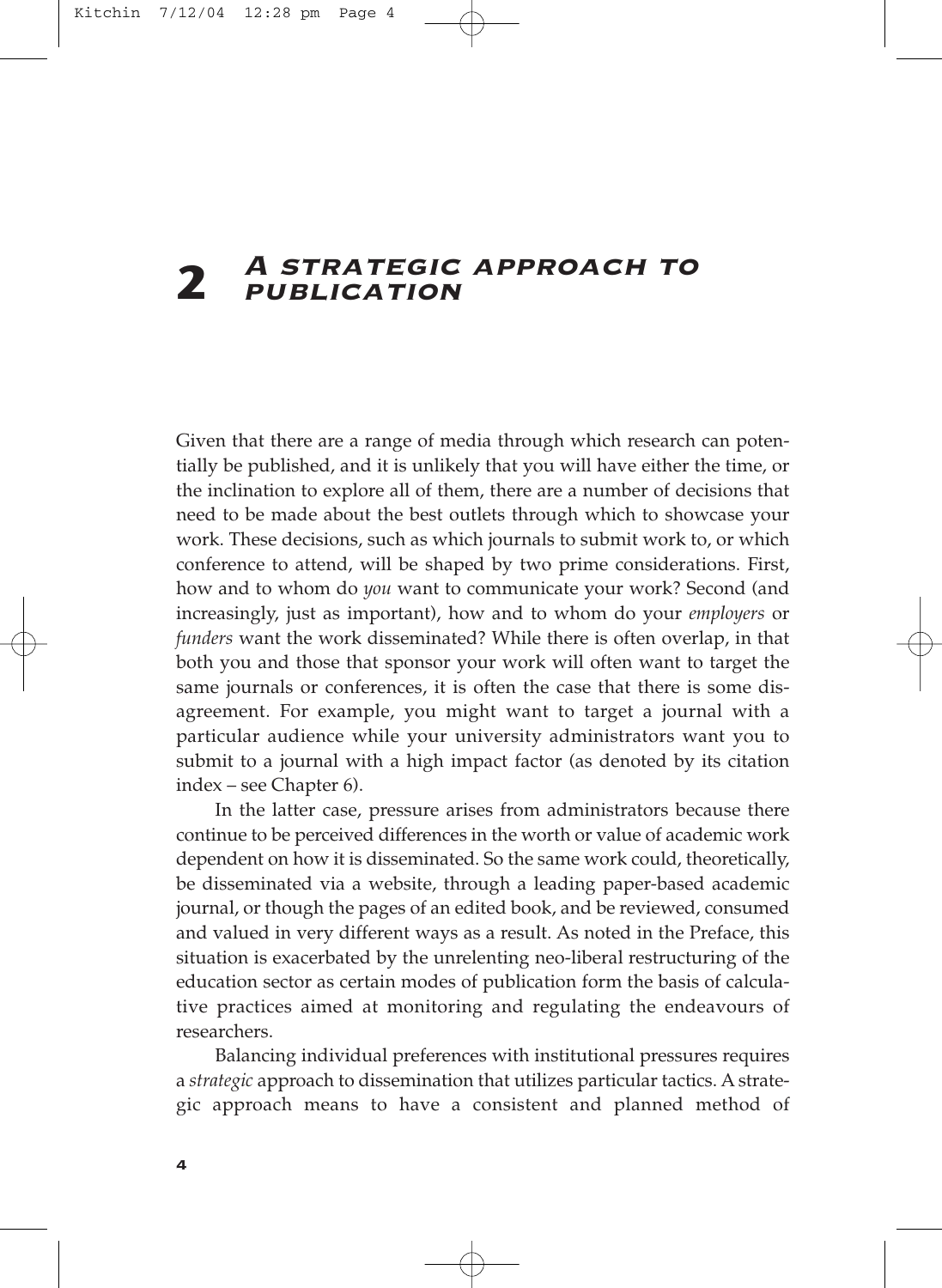dissemination that aims to fulfil defined goals. These goals might be to build a successful research career, to obtain employment, to gain tenure or pass probation, to achieve rapid promotion, to survive the academic system with as little effort as possible, to try to become famous, and so on. Tactics are the means for achieving these goals. These tactics might include submitting papers to the journals with the highest impact factor, attending the most prestigious conferences, organizing events, editing a newsletter, presenting at specialist conferences, sending press releases to the media, working with established researchers, and so on.

In our opinion, the key to achieving any lasting sense of personal academic satisfaction and freedom is to adopt a strategic approach to publication that works in *your* interests – in short, you need to develop your own strategy, a strategy that satisfies the 'rules of the game' but which maximizes *your* control over that game, and the time/resources available beyond it.

Of course, it is possible to be relatively successful employing a haphazard approach to publication, and there is no doubt that many researchers are quite haphazard in how they make their decisions on publication. For example, it can be quite easy to agree to submit an article to a particular journal or write a chapter for an edited book or attend a particular conference. But these choices might not be the best tactically in order to achieve one's goals. If these decisions involve taking on additional work then the time element in one's strategy will be altered radically. This approach, then, is far less likely to achieve one's goals than a strategic approach – it simply leaves too many things to chance and serendipity.

As suggested above, this is not to say that a strategic approach should be followed rigidly and in heartless, calculated manner (there is little worse than joyless work). Rather, it is perhaps more sensible to employ a strategy that is flexible and which can react to situations as they arise. In other words, a productive strategy might be one that utilizes a minimum or adequate set of tactics to achieve a goal, but which leaves space and time to take on other interesting and rewarding commitments that also contribute towards this goal. This strategy ensures that defined targets are met, whilst not closing off new opportunities. An important tactic to keep such opportunities open, in an age when many institutions ask staff to set yearly work targets and then assess these targets at the end of the year, is not to over-estimate outputs. Over-estimating targets closes off new opportunities and places a researcher under pressure to deliver. In such a situation, a researcher either fails to deliver everything promised or reduces the stan-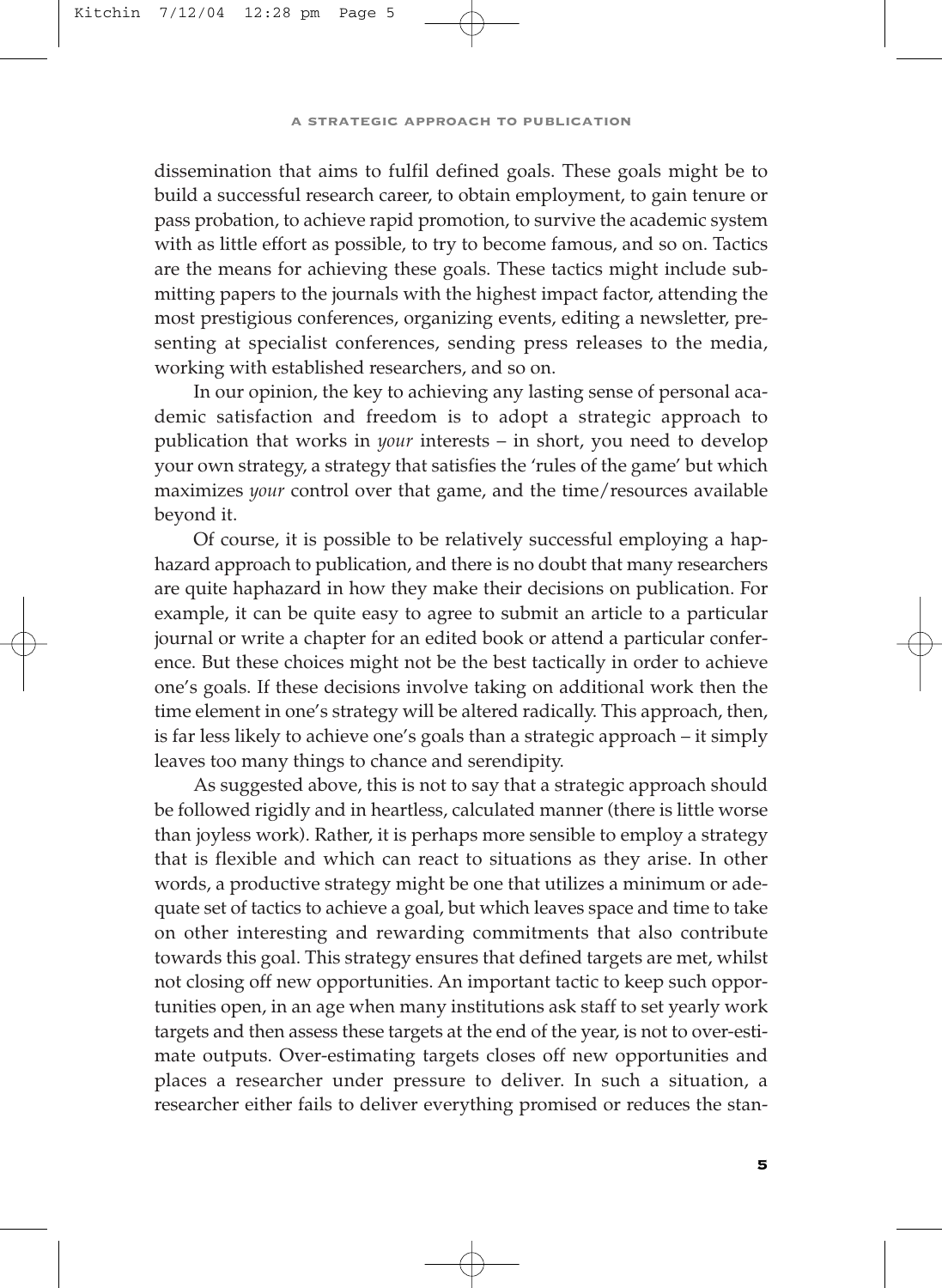dard of that delivered. It is much more sensible (and flattering) to be conservative or realistic and then to deliver or over-produce.

The strategy adopted and the tactics employed will often depend on what stage of your career you are at. As we explain below, if you are still a postgraduate and your goal is gain a postdoctoral or teaching position then your strategy and associated tactics will almost certainly be very different from if you are an already-established academic whose goal is to broaden your profile or rest on your laurels.

# **A postgraduate strategy**

In today's competitive academic environment a postgraduate student who wants to continue their research career often needs to adopt a strategy that separates them from the rest of their peers, and demonstrates that they can do more than merely survive the rigours of academic life (such as tenuretrack and RAE – Research Assessment Exercise as operated in the UK – demands). While for many this is an unfortunate side effect of neo-liberal reforms to the higher education system, and the introduction of pernicious forms of academic capitalism, for the time being at least it remains a simple fact of life for would-be researchers. Gaining access to this environment necessitates employing tactics that stretch well beyond simply completing a competent PhD. Suitable tactics include: attending and presenting papers at regional, national and international conferences; getting involved in societies and organizations (for example, sitting on study group committees); helping to organize meetings and conferences; editing newsletters or postgraduate/departmental journals; submitting papers to journals; and while not (directly) related to disseminating research, getting involved in teaching.

For postgraduates, the journals chosen for submissions do not necessarily need to be the ones considered the most important in a field. They might instead be departmental or society journals or 'lower ranking' journals. The aim is to demonstrate potential and to build confidence. As we note below, the review process for many journals can be an unpleasant and upsetting experience. There is nothing worse than starting one's career with a series of rejection letters for articles that, while not quite good enough for the top journals, display scholarship that is worthy of publication. Similarly, when choosing conferences it is perhaps best to start with those that are more likely to provide a supportive environment for postgraduate students,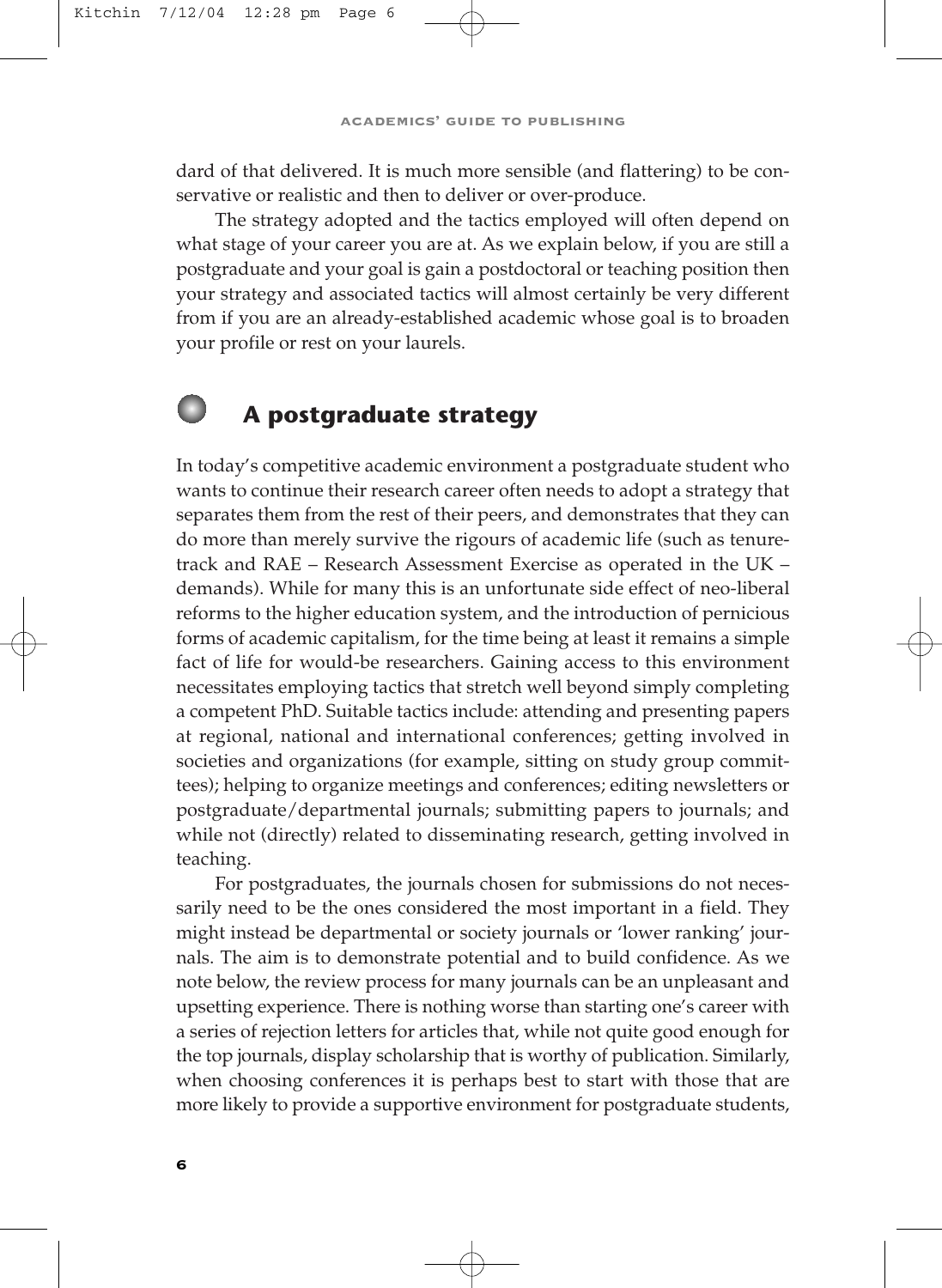such as postgraduate-only conferences, smaller regional and specialist conferences, and postgraduate sessions at major conferences.

## **Getting beyond contract research and teaching posts**

For many researchers their route into a professional, tenured research career starts with a period of short-term research or teaching contracts. They have shown enough potential as a postgraduate to secure an initial step on the ladder. The next step is to secure a permanent position. This step is just as competitive as moving from postgraduate to postdoctoral level and again requires the adoption of tactics that distinguishes you from the rest of the crowd. Tactics that might be of benefit include publishing articles in specialist journals and in more generic, national and international journals (these do not necessarily have to be the top-rated journals, although a couple of articles in these would obviously do no harm!); attending and presenting at national and international conferences; being the main organizer of meetings and conferences; and taking an active role in disciplinary organizations. The aim is to demonstrate that you can achieve what is expected of a permanent member of staff: that you can publish in a variety of quality outlets, you are prepared to share your ideas at conferences and meetings, and that you care about and are prepared to be a steward for your discipline.

# **A tenure-track or probationary strategy**

Tenure-track or probationary posts are those that lead to the relative job security of a tenured position. Tenure does not mean a permanent post that lasts until retirement; rather, tenure provides a right to a due process of evaluation prior to being fired. In other words, a college or university cannot terminate a post without presenting evidence that the professor is incompetent or unprofessional or that the finances that support a job are no longer sufficient (NEA, 2004). Until tenure is obtained, job security is very weak, with colleges and universities able to terminate a contract without reason or cause. A panel of senior professors and administrators, who evaluate the candidate's teaching, research and service, assesses tenure. The weight attached to these various assessment criteria varies depending on the institution, with research output and profile gaining more influence in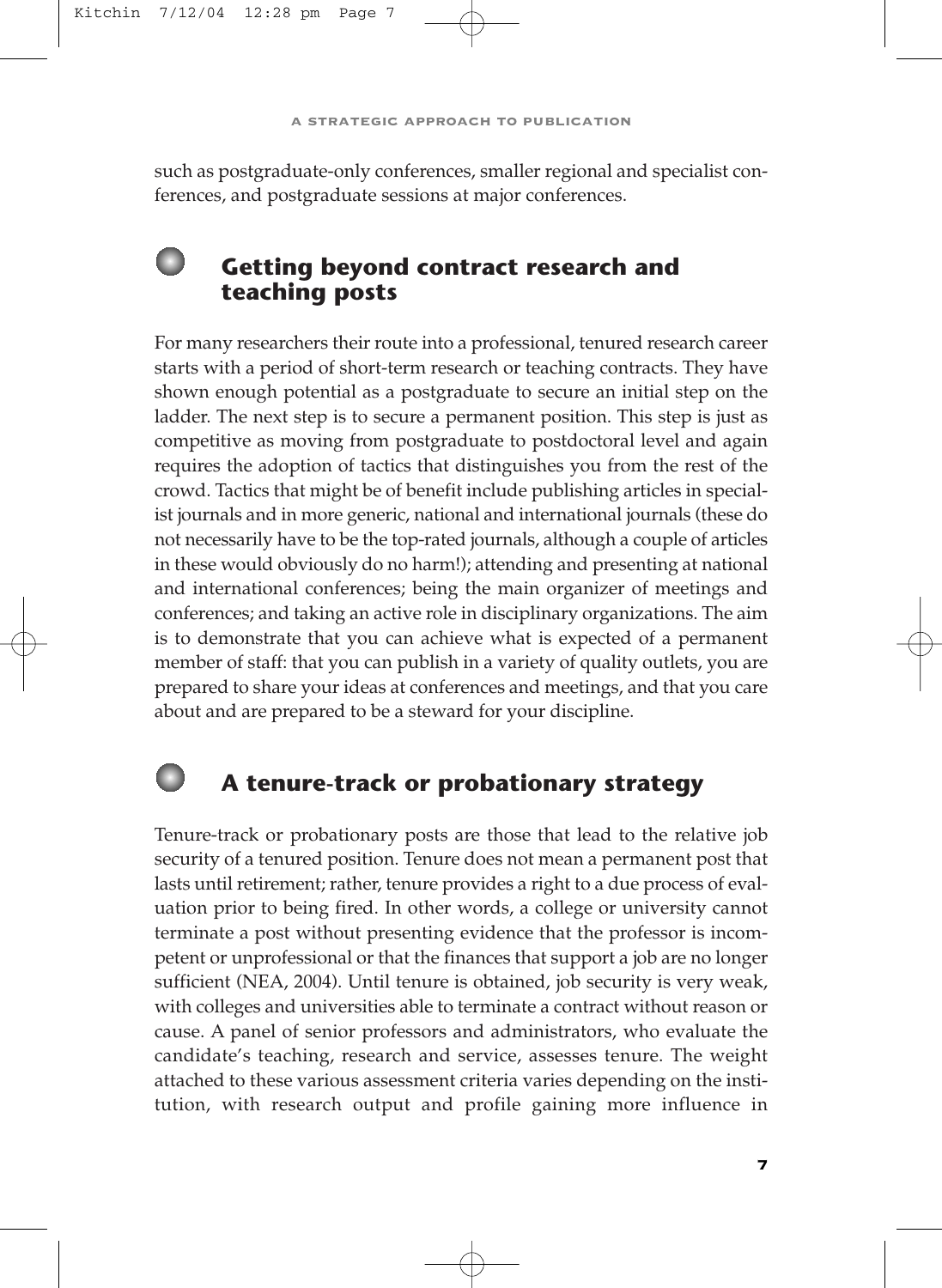top-ranked institutions. This assessment period can last between three and seven years depending on the type of educational institution and discipline. In the US and Canada, tenure is something that you pass, but this is not the same elsewhere. For example, in the UK probation (typically lasting three years) is something you fail. In other words, in the US and Canada you gain tenure, in the UK you are appointed to a tenured position from the start which you lose if you do not fulfil certain criteria. Whatever the system, there is no doubt probationary systems are complex, political and stressful. This is largely a function of the imbalance of power between the candidate and the panel of assessors, and the uncertainty of the outcome.

In relation to dissemination, a tenure committee generally expects the candidate to develop a portfolio of publications and presentations that, on the one hand, demonstrates the quality of the research being conducted (that is, by being accepted in top-rated journals) and, on the other, helps create a national and international profile. Typically the pressure will be for research articles in quality, international journals. In some disciplines, typically the Arts, Humanities and Social Sciences, it is expected that in the majority of cases, work will be single-authored or that the candidate is the first author. In some cases, panels might issue a list of suitable and non-suitable journals. They might even set specific targets of publishing papers in named journals or seek to block work that they deem unsuitable or see as less worthy or valuable than might be achieved.

For example, we know of tenure-track candidates who were strongly advised (in some cases, read forced) as follows to give up writing a textbook (because it was perceived to lack academic, as opposed to pedagogic, value); to give up writing a monograph and convert the chapters into journal articles (because the supposed combined value of the articles would be more than the book); to change which journals they intended to submit their articles to (because the committee felt the journals chosen by the candidate did not have a high enough impact factor); and to attend certain conferences as opposed to others (because the candidate would be mixing with a 'better class' or more international mix of attendees). As a consequence, tenure/probation can be quite a constraining time, with patterns of work to some degree directed by those that assess tenure rather than being self-directed. That said, there is often quite a bit of latitude to make decisions on the focus of research, academic activities and the means of publication. If this is the case, we would advise that these decisions should be made strategically and in line with the recommendations of the tenure panel.

It can be difficult to follow committee advice, especially when it is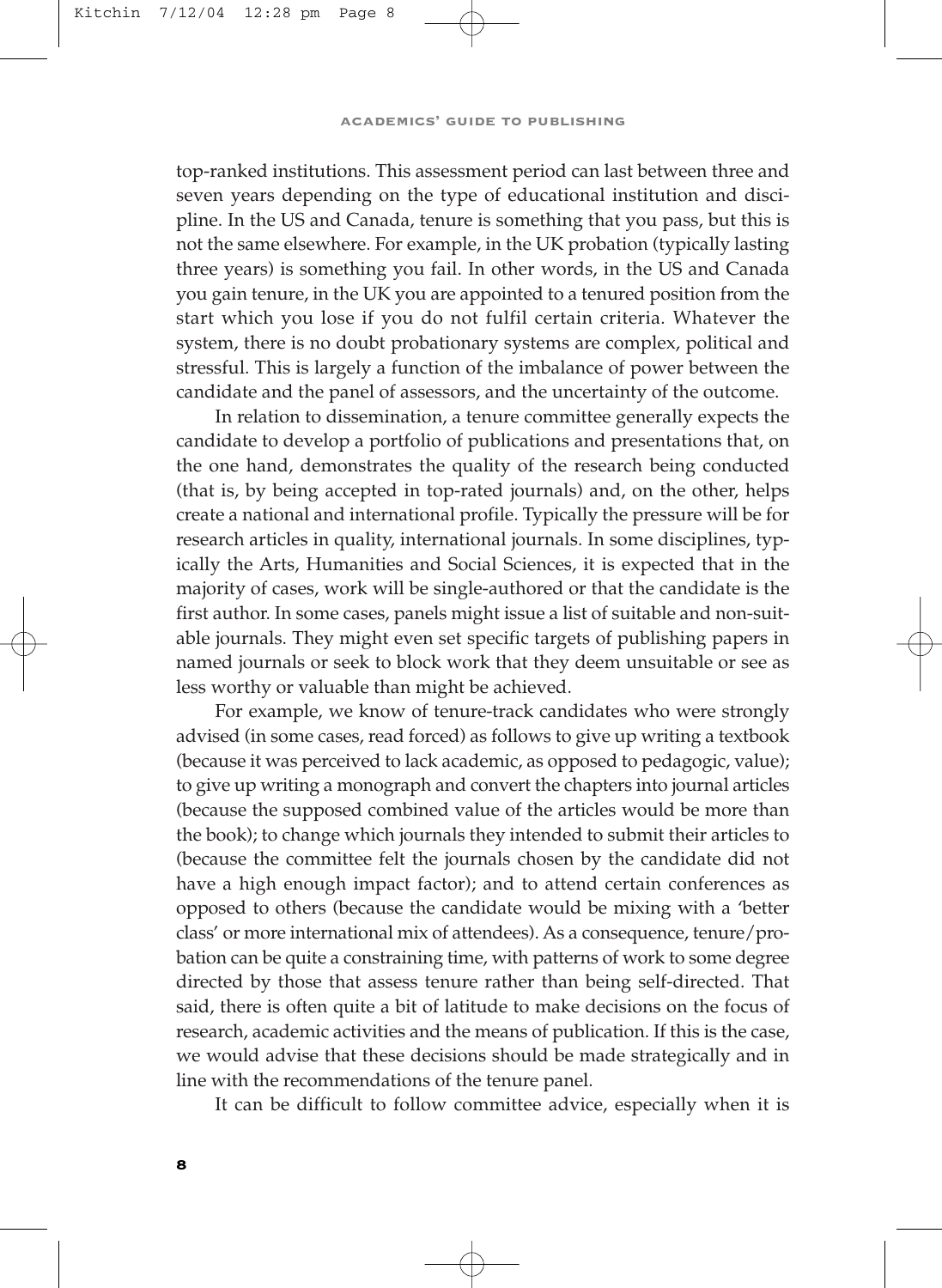very disciplining and constraining. The instinct is often to rebel and follow one's own path. This might not prove to be a problem if that path produces results and benefits that the tenure committee is going to appreciate (such as articles in top journals). The danger is, however, that it will alienate the committee and turn them against you. Given the imbalance of power, this is likely to be a dangerous and potentially costly approach. Perhaps the best advice, therefore, is to 'play the game' (for the time being at least), doing as much as needed by the committee, whilst using any spare time or energies to pursue your own agendas and tactics.

# **After-tenure strategies**

While securing tenure or probation seems to provide the academic freedom to pursue whatever publication strategy desired, it remains the case that you are still accountable to your employer (most likely a university). This is particularly the case if you wish to progress your career, as research outputs play an important role in judging applications for promotion, salary and merit increases. In this respect, university administrators will expect you to continue to develop and expand your international, research profile. It is true, however, that there is much more scope to explore different forms of publication, such as writing and editing books or writing policy-orientated reports, without necessarily feeling the same pressures and penalties that might have existed at earlier stages in your career. Which strategy is employed is really dependent on goals, which at this stage of a career are almost all self-selected and directed.

That said, institutional pressures to successfully and strategically publish research in particular ways regardless of career stage are growing. Further pressures are created in other ways. For example, it might be that pressures arise from collaborative working relationships where partners are at different stages of their career (with one partner pressuring another to deliver). There is also the pressure to keep one's curriculum vitae full of new additions to enable career progression from one employer to another. Moreover, the extent to which we, as academics, pressurize, exploit and discipline ourselves, and each other, also seems to be increasing, as universities become more competitive places to work (see Fuller and Kitchin, 2004). Perhaps this stage is seemingly more comfortable to some because by this point the pressure, exploitation and disciplining have become the norm – we have learned to conform and play the game?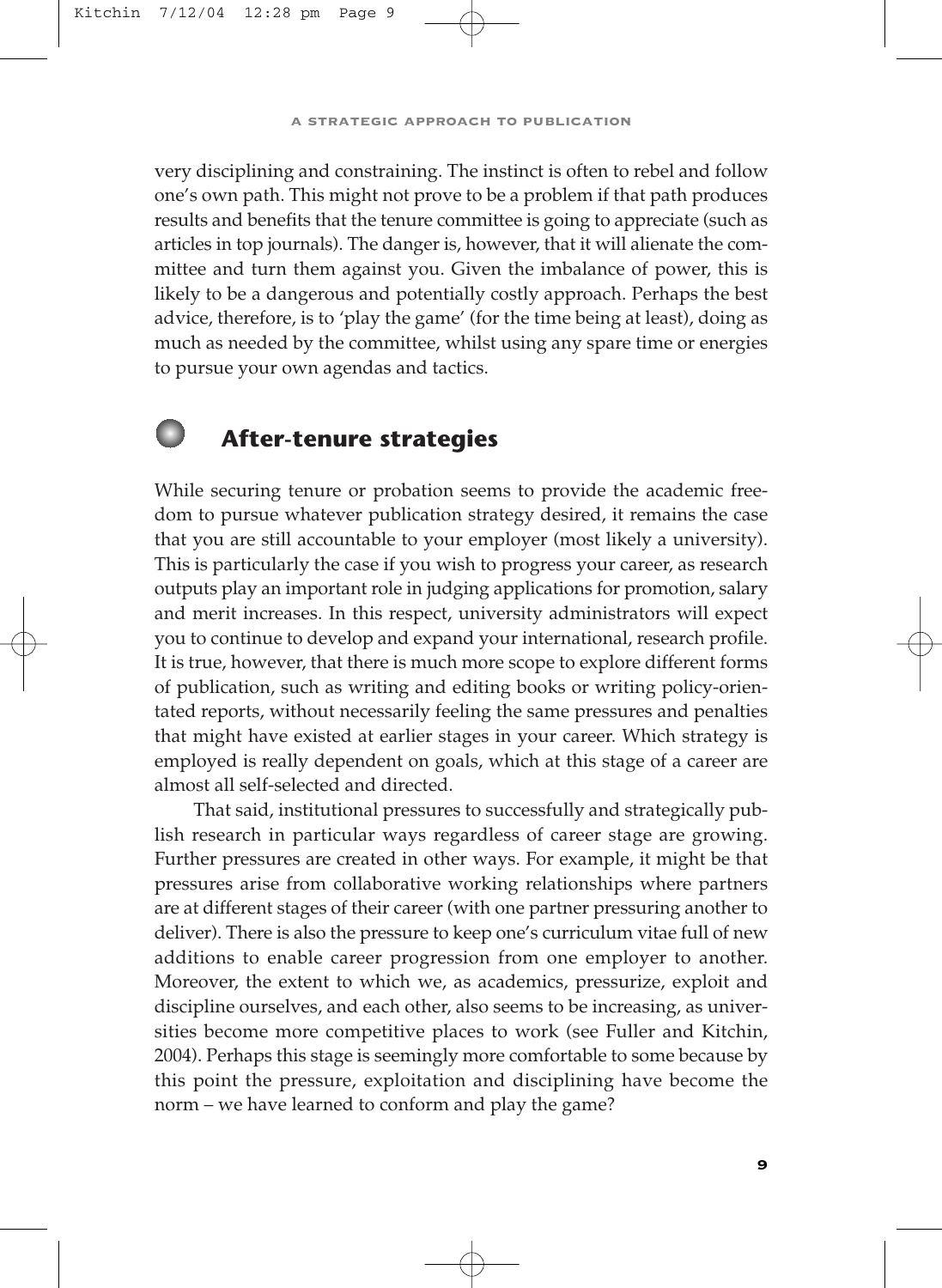

## **A strategy to deal with RAE or other forms of research accountancy**

The Research Assessment Exercise (RAE) in the UK, and other forms of pernicious research accountancy in operation in other countries, are having profound effects on the strategies and tactics of dissemination required of researchers. These exercises seek to measure the 'quality', 'usefulness', 'impact' and 'value-for-money' of research through the evaluation of research outputs. Typically they examine a sample or all of a researcher's work, judging it through a reading by 'experts', by how and where it was published, or by how many times it has been cited – or a combination of these. Each exercise is accompanied by a rationale and its mode of measurement is pre-circulated so that researchers generally know what to expect.

In recent years, the RAE in the UK has required research staff to submit four pieces of what they consider to be their 'best' published work from the previous four or five years. It is expected that these pieces of work will consist of refereed articles in international journals that have a high citation index or research monographs published and distributed by international publishing houses. This is not to say that other forms of publication will not be considered, rather that these forms are generally expected as they are perceived to denote 'quality' and are much more likely to have a wider, global impact. Almost inevitably this means writing in English, because English-language publishing houses dominate international publishing and English has become *the* language of global intellectual discourse and science. What this means is that consultant reports, pamphlets, papers in regional, national, non-English or lower-ranked journals, online articles, magazine and newspaper articles, conference papers published in proceedings, websites, and textbooks for both school and university level, take on less 'worth' in such evaluative systems. Moreover, it is generally only written works that are seen to 'count', with other forms of publication such as conference presentations and media coverage being seen as relatively 'valueless'. This, however, varies between countries and assessment scheme.

Such exercises can place researchers under enormous institutional and peer pressure to deliver certain forms of prescribed research output, as it is not simply the individual that is rewarded or penalized, but the whole department (whose budget is dependent on collective performance). In turn these exercises can work to (self-)discipline academics by creating institutional systems that reward the 'right' kinds of publication (through rapid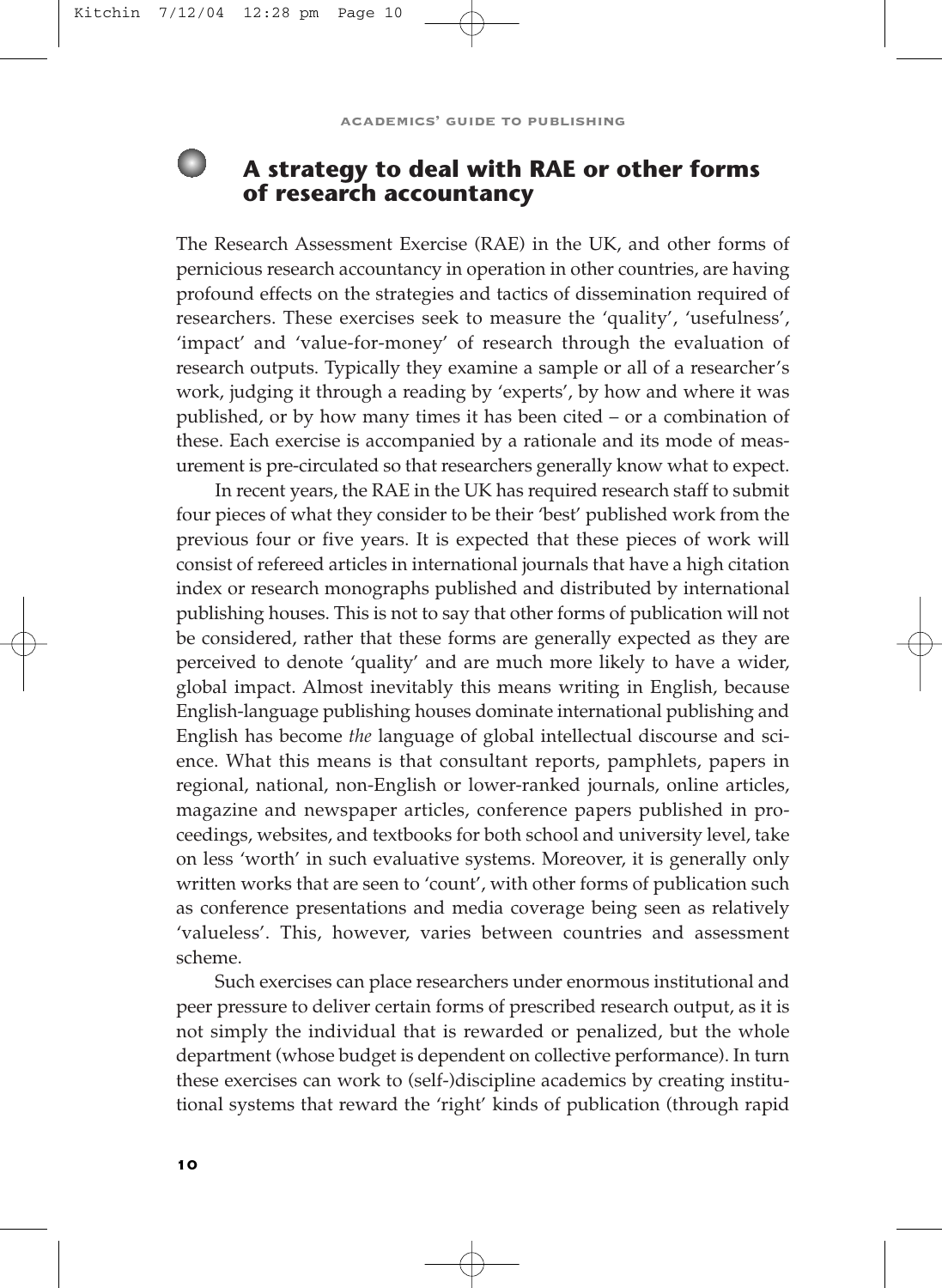promotion, access to research monies, stable employment) and punish those that fail to do so (through discontinuation of employment, stalled career paths, higher teaching and/or administrative loads, and so on). In this kind of environment researchers need to adopt a strategy that minimizes stresses and outcomes that hinder their research and maximizes benefits and the freedom to pursue their academic and career goals. The simplest way to achieve this balance is to fulfil the minimum criteria of assessment, providing the freedom to then pursue dissemination strategies designed to fulfil other goals. These other strategies, to a greater or lesser degree, will still potentially contribute to assessment criteria, perhaps replacing other work due to be assessed. Of course this strategy to cope with an assessment exercise is reliant on being able to fulfil the minimum criteria of assessment. If, as time passes, this looks increasingly unlikely, then another strategy is needed.

## **A strategy to deal with setbacks and failures**

As Chapter 1 detailed, successful dissemination requires certain knowledges and skills; it is certainly not assured. A project might be a great success and produce useful empirical material and theoretic ideas, but if you do not know what the conduit of publication expects (and thereby transgress rules concerning submission and production) or your work fails to meet specific criteria and standards (such as focus, format, style, length, standard of argument and evidence, standard of language, grammar and punctuation, and so on), then it can be difficult to get work accepted by editors and publishers and distributed.

If you are having difficulty getting material accepted for publication, the first thing that needs to be done is a review of your tactics and experiences. Submitted work is very rarely rejected by publishers, editors, conference organizers and so on without reason. It is true that some work can be rejected for the wrong reasons, but again this is relatively rare. More usually the problem lies in a mismatch between the submitted work and the need to follow the 'rules of the game'. For example, the most common reasons articles submitted to journals are rejected are: the topic was not appropriate to the journal foci; the argumentation and evidence presented was weak or unconvincing; the narrative of the article was poor in comparison to what was expected; or the article failed to make connections to other relevant literature and therefore lacked context. Similar and other